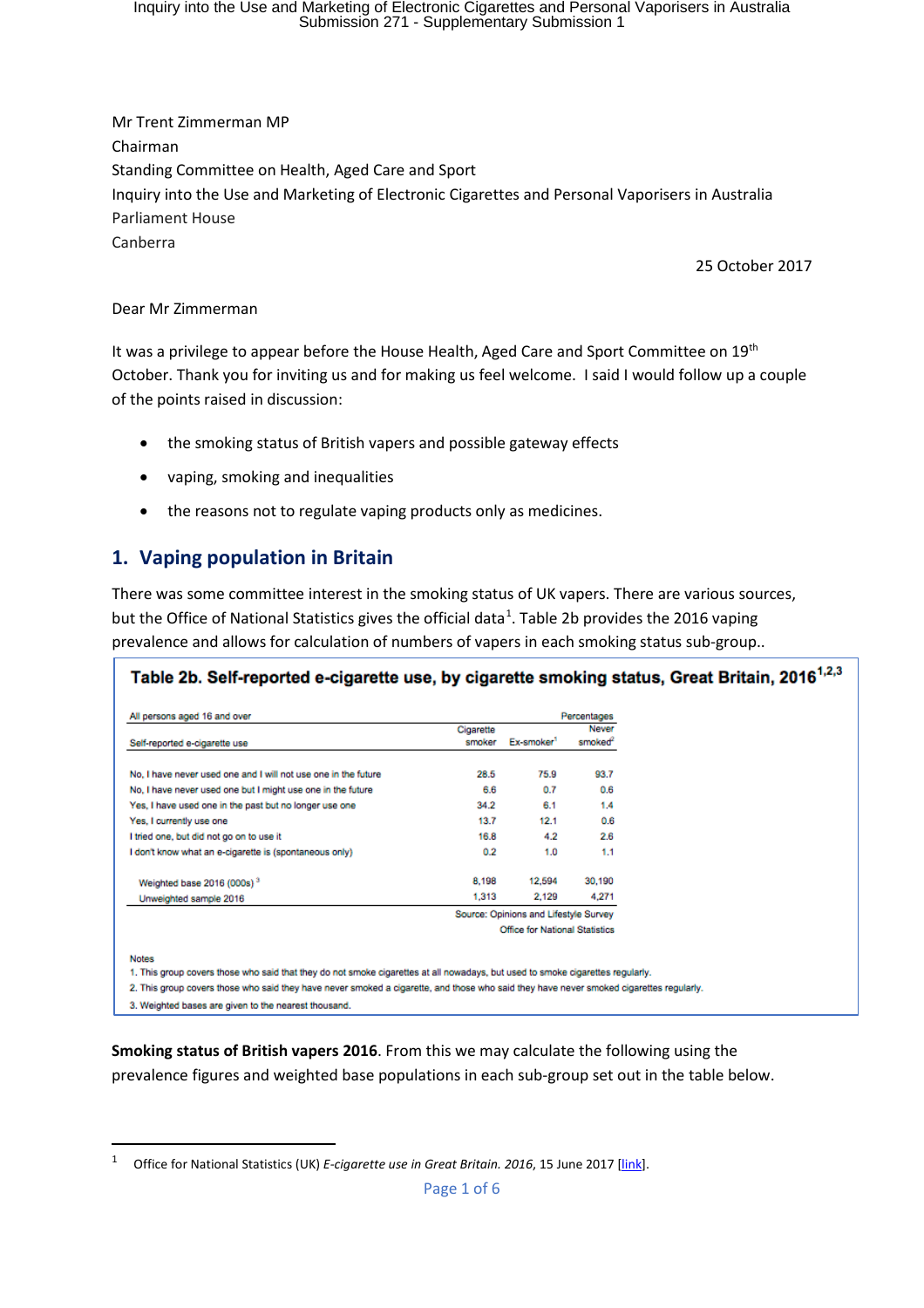| <b>Smoking status</b><br>sub-group | <b>Number of vapers</b><br>(thousands) | Share of vapers | Share of sub-group |
|------------------------------------|----------------------------------------|-----------------|--------------------|
| Smoker                             | 1,123                                  | 40%             | 14%                |
| Ex-smoker                          | 1,524                                  | 54%             | 12%                |
| Never-smoker                       | 181                                    | 6%              | 0.6%               |
| <b>All adults</b>                  | 2,828                                  | 100%            | 5.5%               |

**Ex-smoker, ex vapers.** In addition to the data presented in the table above, it may be calculated from table 2b that there were 768,000 ex-smoker ex-vapers in 2016 - that is people who have given up both smoking and vaping. It is possible that vaping was a 'staging post' to quitting completely for these smokers in which e-cigarettes have functioned as an aid. Equally, it is possible these smokers may have quit anyway without vaping. Some mixture of the two is likely.

**Never-smoker vapers – is this a gateway effect?** There was some interest among the committee in the 181,000 never-smokers who have become vapers and whether this constitutes a gateway effect. This requires careful interpretation – there are four points to consider.

- 1. It should not be assumed that never-smoker vapers represent a net health detriment. It is quite possible that these are younger people who would have otherwise smoked in the absence of vaping products. It would not be a surprise if this category grows, and it would not be a problem if it is primarily a result of diversion from smoking initiation. In Sweden, we see snus initiation without prior smoking concentrated in those who would otherwise have a propensity to smoke.
- 2. Even if these are completely new users attracted to vaping and would never have otherwise smoked, the risk to them is likely to be very low. There is no evidence that they would go on to smoke via this route of initiation, though we do not have data that would capture this. We would normally consider a gateway effect to be a transition to smoking that occurred only because of the availability of vaping products. That is not the case with these 181,000.
- 3. There is likely to be some misreporting: for example, Table 3b in the survey shows 12.8% of vaping 'never-smokers' cite 'aid to stop smoking' as a reason for using e-cigarettes, which is clearly a reporting inconsistency.
- 4. Current use can mean once monthly, weekly or daily. Many use only infrequently and not all use nicotine. Some use will be experimental and short-term only, but captured in this statistics.

**Causality**. We should stress that no causality can be inferred from these numbers – we cannot say the ex-smokers have become ex-smokers *because* of vaping – this is an inherently difficult assessment to make. But these numbers illustrate the scale of the phenomenon in Britain as a comparison with the 8.2 million base of smokers and 51.0 million adult population in 2016.

The fall in smoker numbers has been rapid and unprecedented. Between 2014 and 2016, the period corresponding with the rise of vaping, the number of smokers in Britain fell from 9.7 million to 8.2 million<sup>[2](#page-1-0)</sup>. It is hard to identify anything else that would have caused such a large and rapid effect.

<span id="page-1-0"></span> <sup>2</sup> To maintain compatibility with e-cigarette use figures, I have used the weighted base of smokers in the e-cigarette use surveys from 2014 to 2016: Office for National Statistics (UK) *E-cigarette use in Great Britain. 2016*, 15 June 2017 [\[link\]](https://www.ons.gov.uk/peoplepopulationandcommunity/healthandsocialcare/drugusealcoholandsmoking/datasets/ecigaretteuseingreatbritain).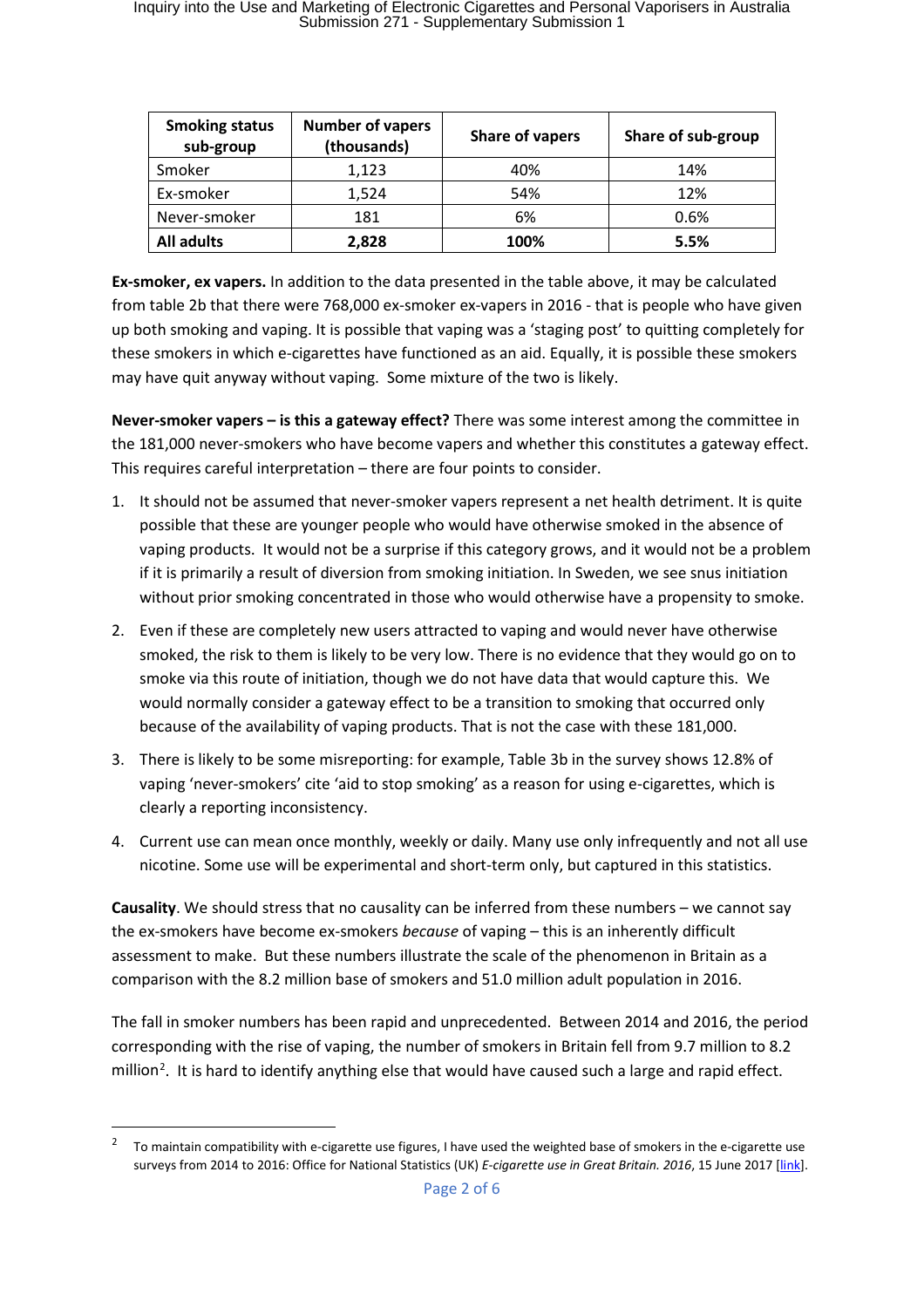# **2. Vaping and smoking/health inequalities**

**English data**. There is, as I reported to the Committee, a bias towards e-cigarette use by higher social grade smokers<sup>[3](#page-2-0)</sup>. The table below provides a more complete picture for England.

|        | Social grade <sup>4</sup> | Proportion of smokers<br>or recent ex-smokers<br>using e-cigarettes | Smoking prevalence | Vaping prevalence |
|--------|---------------------------|---------------------------------------------------------------------|--------------------|-------------------|
| Higher | AB                        | 24.8%                                                               | 8.5%               | 4.0%              |
|        | C1                        | 22.6%                                                               | 15.2%              | 5.3%              |
|        | C <sub>2</sub>            | 20.5%                                                               | 20.2%              | 6.5%              |
|        | D                         | 19.3%                                                               | 24.2%              | 6.0%              |
| Lower  |                           | 17.7%                                                               | 30.4%              | 8.8%              |

We would expect uptake of new technology to be led by those with higher social grade (column 2, in the table above). However, smoking itself is concentrated in poorer socio-economic status groups (column 3). Because vaping is an alternative to smoking more of the vapers are concentrated in the more disadvantaged groups (column 4), suggesting a likely beneficial impact on health inequalities.

There is suggestive evidence for this: a recent analysis of smoking cessation trends in England concluded<sup>[5](#page-2-2)</sup>:

*Quit smoking success rates in England in the first six months of 2017 were higher than the average rate during the preceding decade. This improvement was exclusively in those with lower socioeconomic status.*

*The current study indicates an important improvement in this regard. The improvement has resulted in parity between the groups in quit success rates for the first time in over 10 years and possibly ever.*

**Australia and smoking/health inequalities**. In Australia, as in the UK, smoking is concentrated in the most disadvantaged groups<sup>[6](#page-2-3)</sup>, with 20.0% smoking prevalence in the most disadvantage fifth of the Australian population and 9.3% in the most advantaged fifth, and with higher rates in particular subgroups among the most disadvantaged fifth (poorer sub-groups, persons with mental health conditions, other substance users, Indigenous groups). The same survey shows that more disadvantaged smokers also smoke more heavily, with average consumption of 113 cigarettes per week in the most disadvantaged fifth and 68 in the most advantaged fifth of the population in 2016.

<span id="page-2-0"></span><sup>&</sup>lt;sup>3</sup> Smoking in England, Smoking Toolkit Survey, Trends in smoking and e-cig use, STS20721, 30 September 2017 [\[link\]](http://www.smokinginengland.info/sts-documents/) with additional data provided from the survey by Dr Jamie Brown as a personal communication 24 October 2017.

<span id="page-2-1"></span>This system of social grading is based on occupation [\[link\]](https://en.wikipedia.org/wiki/NRS_social_grade)

<span id="page-2-2"></span><sup>5</sup> Brown J, West R (2017) Quit success rates in England 2007-2017, Smoking in Britain, Vol 5, 1-8 19 September 2017 [\[link\]](http://www.smokinginbritain.co.uk/read-paper/draft/8/Quit%20success%20rates%20in%20England%202007-2017)

<span id="page-2-3"></span><sup>6</sup> National Drug Strategy Household Survey, 2016. Table 3.44: Tobacco smoking status by social characteristics; Table 3.45: Mean number of cigarettes smoked per week by social characteristics 27 September 2017 [\[link\]](https://www.aihw.gov.au/reports/illicit-use-of-drugs/ndshs-2016-detailed/data)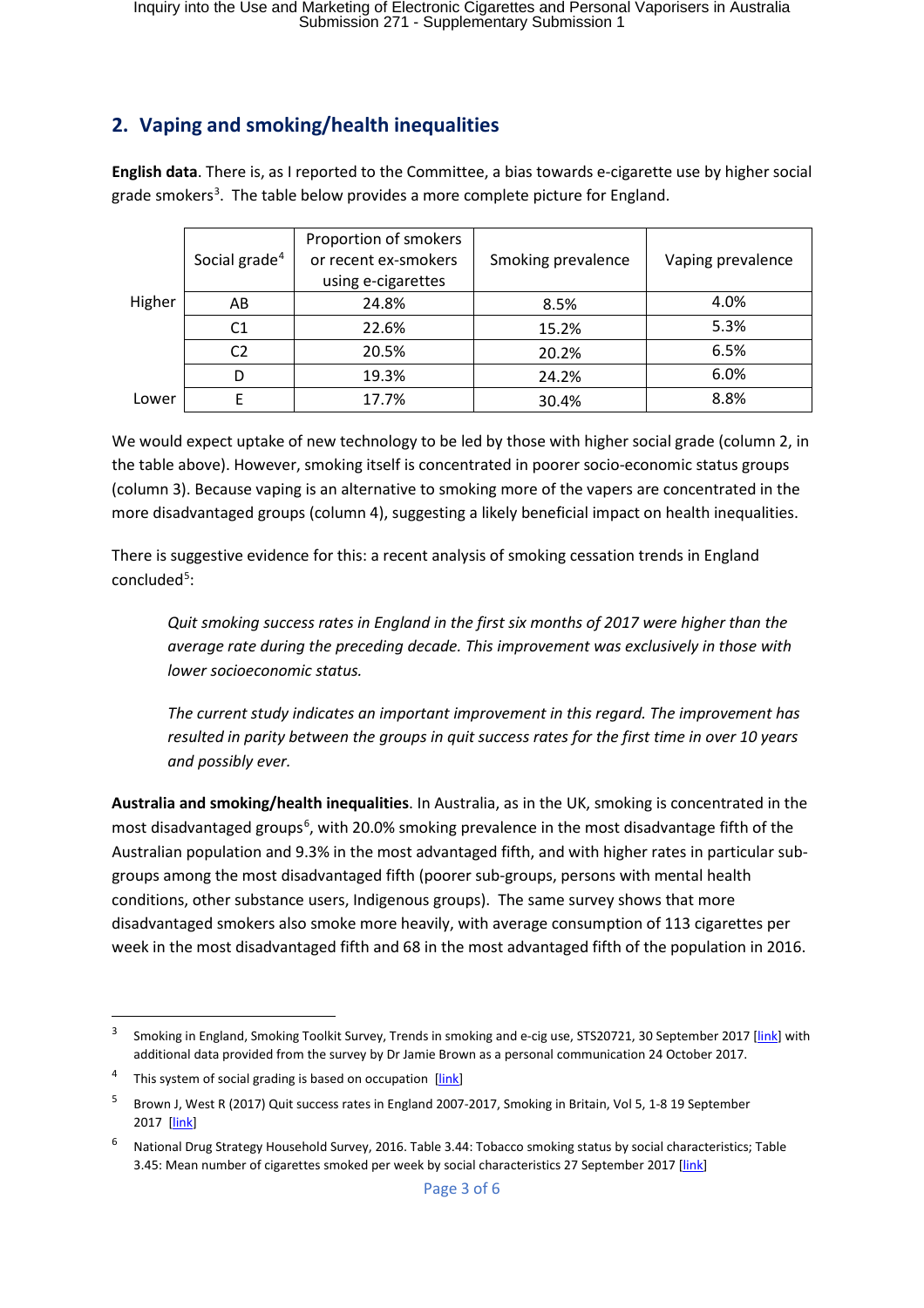**Pricing, tax and cost to smokers**. Australia has a strategic policy of raising cigarette prices through taxation justified on health grounds – with 12.5% annual excise rises from 2013 to 2017, and a further three rises planned for 2018-20<sup>[7](#page-3-0)</sup>. Observations made at a Woolworths store show current prices for 20 Marlboro at A\$26.9 and the budget brand Horizon at \$19.95 for 20. The *average* smoker in the most disadvantaged fifth of the population would spend A\$5,900 per year on smoking 113 budget cigarettes per week. For some, it would cost far more than that.

**Options available to Australian smokers**. Smokers currently have options to respond to rising prices driven by tax policy:

- 1. to quit smoking, but many find that hard and cessation rates are low, especially for smokers in disadvantaged groups;
- 2. to try to cut down, but that usually means smoking more intensively with no health benefit;
- 3. to pay the full cost, but that places a great burden on the household budget;
- 4. to access the black market, but that nurtures criminal networks with other societal harms.

**Vaping and tax policy.** We argue that making vaping a legally accessible option for Australians should be a fifth option. This would offer multiple benefits to health, welfare and family finances and be fair and compassionate. We also argue that it is *an ethically essential* companion measure for an aggressive cigarette tax policy and will improve smoking cessation responsiveness to the tax-induced price signal. There are deliberate policy actions that could be taken to address health inequalities through tobacco harm reduction<sup>8</sup>. Forcing smokers into illegal internet e-liquid or black market sourcing and risky home mixing, combined with enormous maximum fines for possession is a barrier to wider uptake and to realising health gains and easing of the financial pain. It would be far better to have a legal, proportionately-regulated, quality-controlled domestic industry. Australian firms already exist in this market, but produce for export only.

# **3. Should vaping technologies be regulated as medicines?**

There was a significant discussion over this question in 2013 in the European Union. This was resolved in the European Parliament on 8 October 2013 in favour of *not* regulating these products as medicines. I would like to summarise the arguments against regulating vaping products exclusively as medicines..

• **TGA regulation functions as a** *de facto* **ban**. The pragmatic argument is that, in practice and whatever the theory or intent, this approach has led to no nicotine-based consumer products being available on the Australian market. Indeed, no vaping products have been approved by a medicines regulator and brought to market in any country. Smokers in Australia are denied alternatives that are much lower risk than smoking and widely adopted elsewhere. The requirement for TGA approval is, in practice, functioning as a prohibition.

<span id="page-3-0"></span>Department of Health, Tobacco Taxation, we page accessed 24 October 2017 [\[link\]](http://www.health.gov.au/internet/main/publishing.nsf/content/tobacco-tax)

<span id="page-3-1"></span><sup>8</sup> Bates CD. The real challenge is to make e-cigarettes accessible for poor smokers. Lancet Respir Med. Elsevier; 2015 Sep 1;3(9):e30. [\[link\]](http://www.thelancet.com/journals/lanres/article/PIIS2213-2600(15)00334-3/fulltext)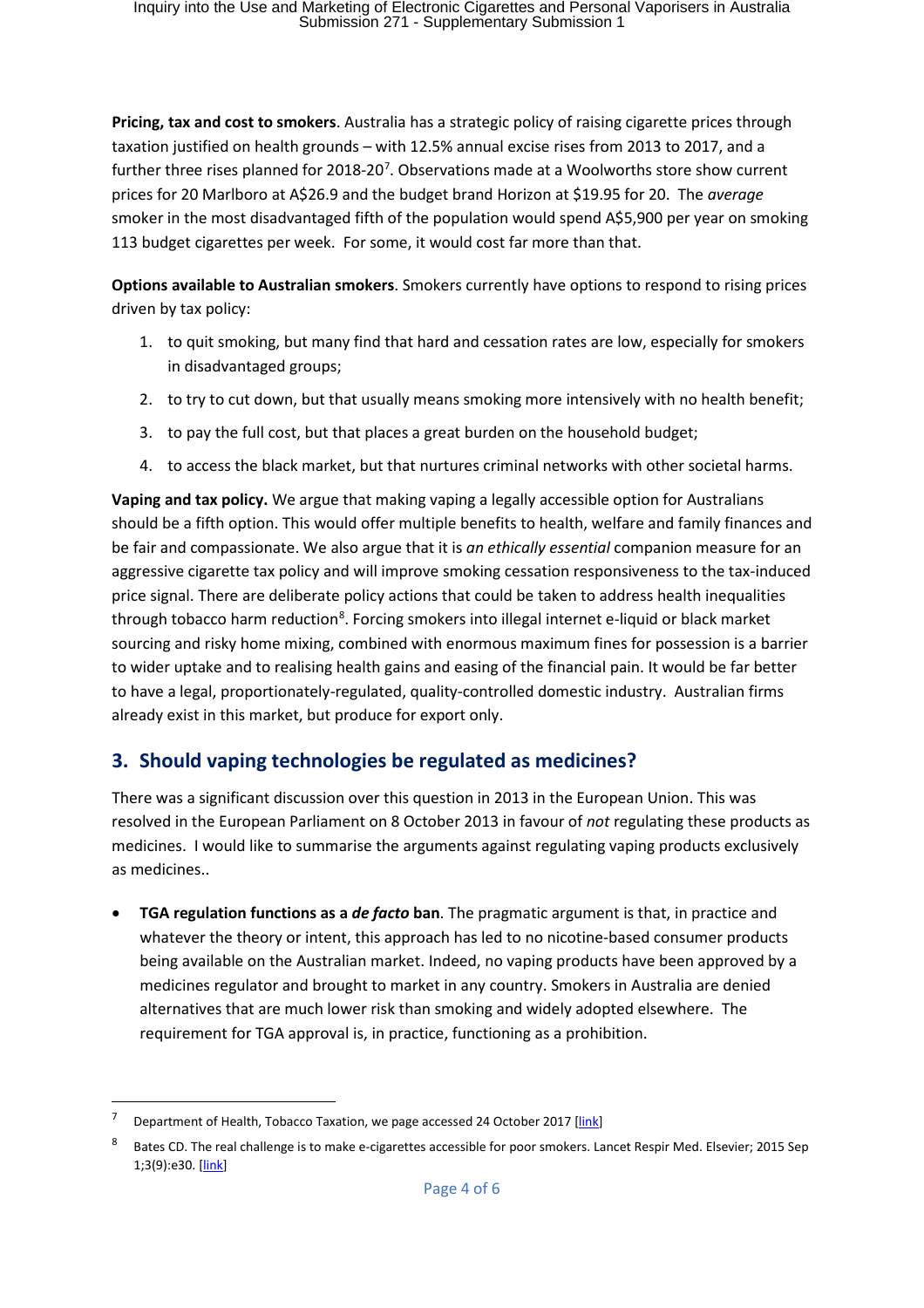- **Vapour technologies are consumer products rather than medicines**. The key reason why these products are unsuited to a 'therapeutic goods' regulatory regime is that they are not bought or sold as therapeutic goods. A regulatory framework used to assess medicines or devices making therapeutic claims has been imposed although no therapeutic claims are made<sup>[9](#page-4-0)</sup>. Vaping technologies are consumer products designed to replace an existing but much more harmful consumer nicotine product, combustible cigarettes, and fit in the same place in the market and consumer psychology. Two examples could illustrate this:
	- 1. if it was only possible to place diet cola on the market if it was approved as an anti-obesity drug, then there would be few if any diet cola options.
	- 2. the lowest rate of smoking in the world, in Sweden (7% prevalence), has been achieved mainly via an alternative nicotine product, 'snus'. This is a low-risk smokeless tobacco product and widely used as an alternative to smoking. It would never be described as a medicine and could not be regulated as a therapeutic good, but it has a beneficial effect on smoking behaviour in the same way that e-cigarettes do.
- **Medicalisation**. Vaping has arisen as a grass-roots, consumer driven behaviour. Many smokers do not see themselves as sick and needing a medical intervention and will be unwilling and not attracted to use a medical pathway. TGA regulation will require visits to the doctor for a prescription and pharmacist with the associated inconvenience to the user and costs to the user and government. Cigarettes also deliver nicotine, but do not require TGA authorisation. This one-sided exemption creates a strong regulatory protection of the most harmful product.
- **The importance of consumer appeal and difficulty for a medicine regulator**. *Consumer appeal* is integral to the process of diverting smokers away from smoking through branding, flavours, pleasure, and an active consumer community. A hypothetical perfectly safe, officially-approved product that few smokers are willing to try is of little public health value. The medical regulation system tends to treat appeal as 'abuse liability' and it does not have good techniques for validation of the role that appeal plays in realising a public health, rather than medical, outcome.
- **The pace of innovation is inconsistent with the slow TGA approval process**. A further reason why companies may be unwilling to submit applications to the TGA is that the process of approval is slow and the pace of innovation in the industry is very rapid. The one application to the TGA that I am aware of was made by a tobacco company in 2015 and had already been approved as a therapeutic good by the UK regulator. It was initially rejected by TGA, and only after TGA's decision was reversed in court, did the product enter the approval process. The product remains under evaluation but has now become obsolete.
- **Barriers to entry**. The costs per application are high running from hundreds of thousands of dollars to substantially more depending on the demands of the regulator – and vendors typically have dozens of product variants. It is likely that only tobacco companies will have the resources to make applications. TGA regulation would lead to a greatly reduced range of products with reduced appeal to users. Most would continue to access preferred products illegally.

<span id="page-4-0"></span> <sup>9</sup> If therapeutic claims are made, then TGA approval is appropriate – and this option should always be available, but not the only option. The EU provides two pathways to market: as a therapeutic product and under specific regulations in the Tobacco Products Directive. Much of this regulation is poorly designed and could be done better in Australia.